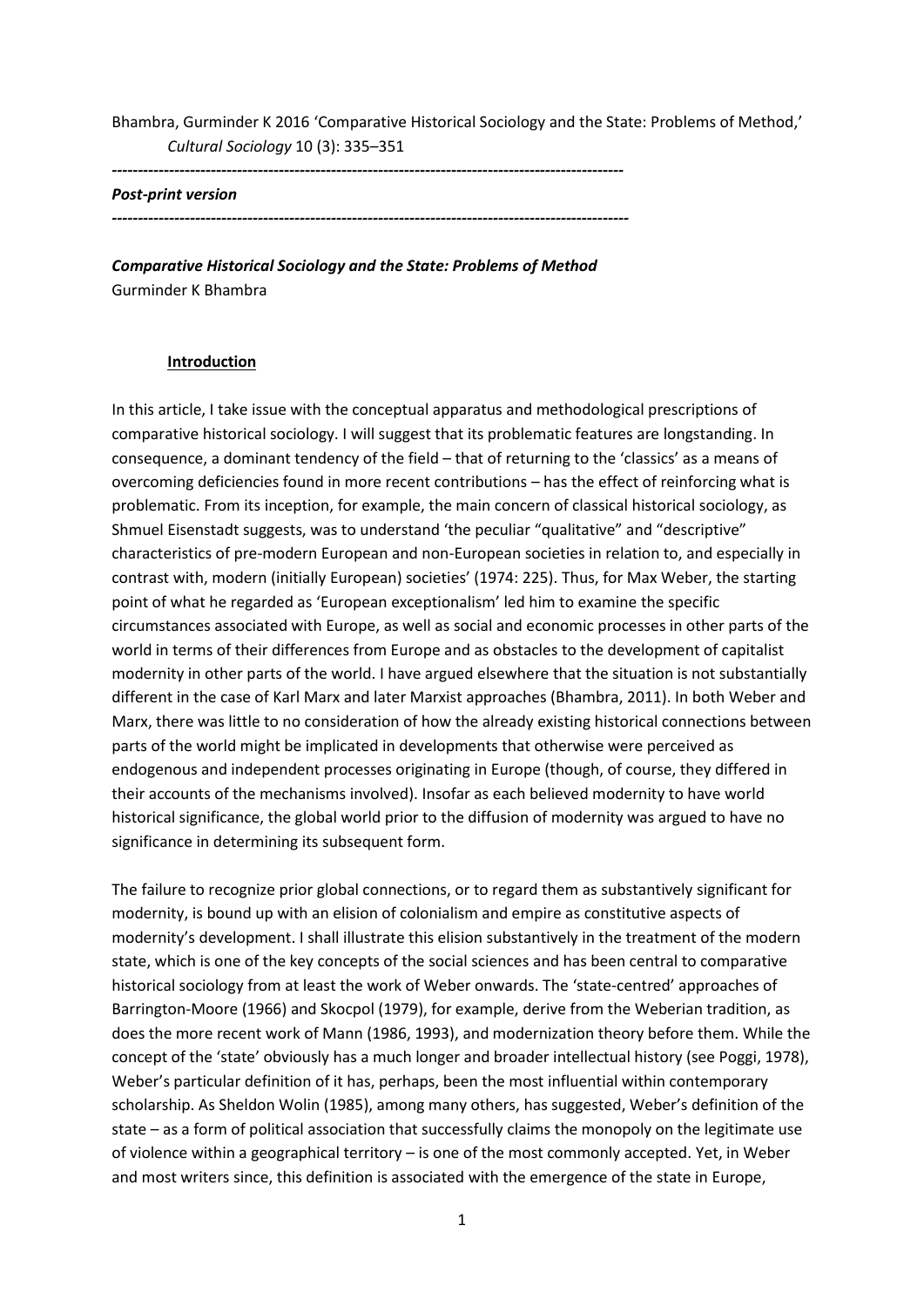notwithstanding that in all cases used for illustration the state in question was a *colonial* and *imperial* state. It did not simply lay claim to a monopoly of the legitimate use of violence within a given (national) territory, but extended that violence into other territories and in support of nonstate actors (such as trading companies and the appropriations of settlers). Indeed, the techniques of violence that were used 'externally' were then frequently applied to 'national' populations (see Cohn and Dirks, 1988; Elkins, 2005; Shilliam 2013; Dunbar-Ortiz, 2014).

What is at issue, however, is not simply a matter of substance, but how the configuration of that substance is intimately linked to the methodological underpinnings of comparative historical sociology. Postcolonial and decolonial arguments, as I have previously argued, have been most successful in challenging the insularity of historical narratives and historiographical traditions emanating from Europe, arguing instead for the centrality of the broader histories of colonialism, empire, dispossession, and enslavement (Bhambra, 2007, 2014). However, the problem with comparative historical sociology, as currently constituted, is not simply that of a failure to extend the range of analysis, but also how the analytical approach structures the 'inclusion' of any new, additional objects, such that they do not impinge upon the (re)construction of pre-existing objects of analysis. New conceptual frameworks within the standard historical-sociological accounts are frequently argued to 're-make' our understanding of modernity, but, at the same time, they co-exist alongside pre-existing frameworks and do not 'un-make' them. In this way, understandings of modernity and its associated concepts remain, at a fundamental level, untransformed. I shall argue that this 're-making' without 'un-making' – that is, the insulation of 'old objects of analysis' from reconstruction in the light of the implications of 'new objects' – is a product of the methodology of ideal types. This methodology has, in effect, come to define comparative historical sociology and to be an obstacle to its transformation. In contrast, I argue for 'connected sociologies' as one way of addressing the limitations of comparative historical sociology outlined in this article.

### **The Problem of Ideal Types**

The immediate problem of historical sociology, for the purposes of this article, is the presentation of the emergence of the modern state as a specifically European phenomenon. This is so, despite the extent of historical scholarship pointing to the global interconnections that were the context for the emergence and development of what is presented as modernity and, in turn, modern states. Critiques have been levelled at the standard explanations for their failure to account for the wider world in their presentation of events and emergent structures as 'world-historical' and their failure to include other phenomena that could also plausibly be considered as 'world-historical'. These critiques have been met, at best, with suggestions that the conceptual model be pluralized or multiplied to include these 'new' histories as parallel, and usually subordinate, stories about the emergence and diffusion of the modern world. They have rarely been the cause to rethink the earlier conceptual models or to develop more adequate explanations for the identified phenomena. Given that the deficiencies and inadequacies of the existing paradigm have been noted and articulated over a number of decades and there is still empirical contestation of the arguments being made, the question then arises – on what basis do practitioners, historical sociologists, continue to act as if the critique had not been made? Or, even if they acknowledge the existence of the critique, on what basis do they choose to ignore it? The explanation, I suggest, rests, in part at least, in the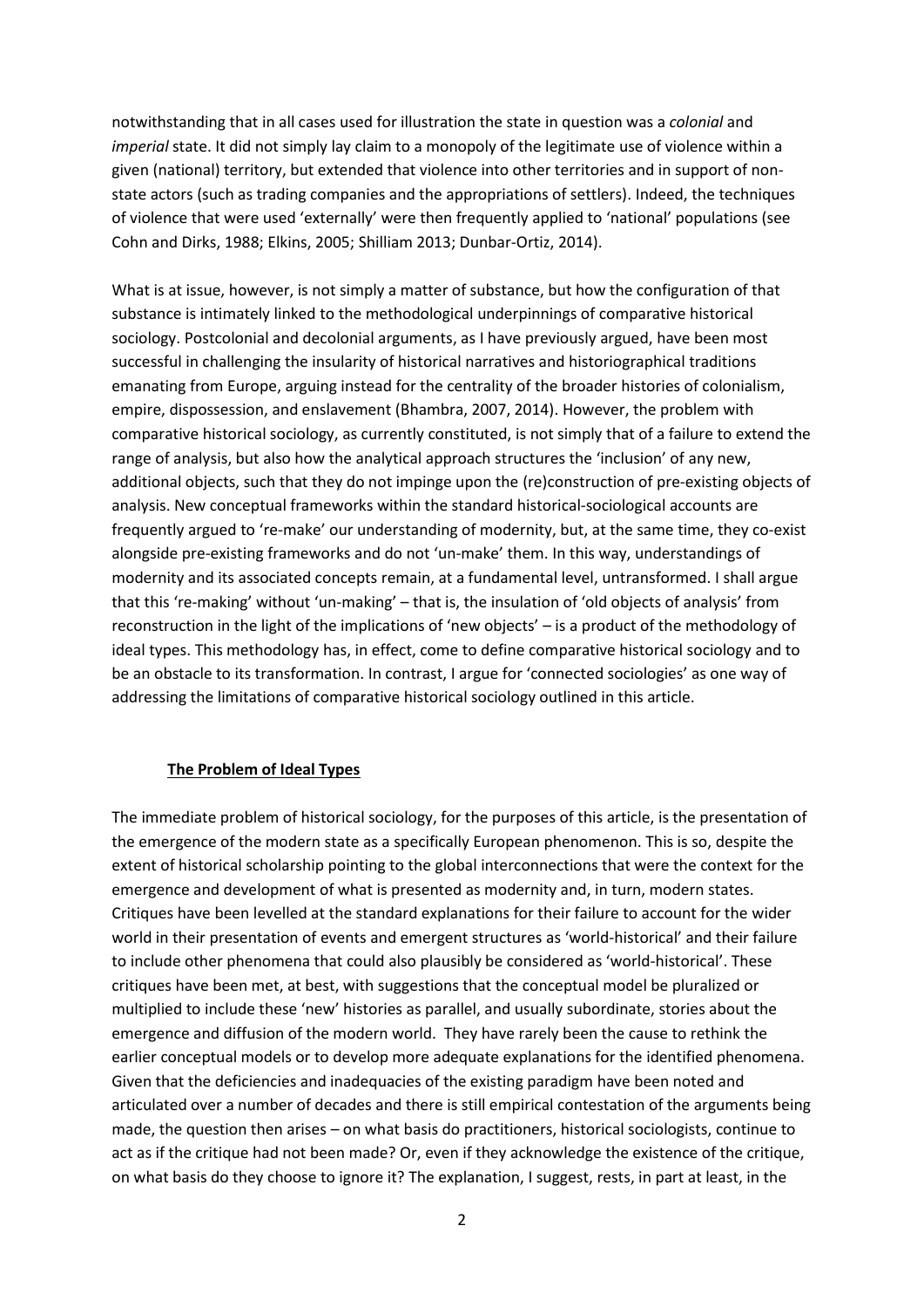specific characteristics of ideal-types methodology, which motivates their understanding of theory construction (and reconstruction).

Ideal types are presented by Weber as interpretations that can be regarded as 'valid' despite the 'deviation' of empirical circumstances from the processes represented within the type. Since ideal types are necessarily selective, those other circumstances can be represented within another, different, ideal type, which merely sits alongside pre-existing ideal types as part of the conceptual armoury of interpretations. Which might be chosen for use in a particular case is understood to be dependent on the different purposes at hand, that is, the different value perspectives providing the puzzles that have initiated the study. As Kalberg highlights, 'ideal types accentuate those aspects of the empirical case of particular interest to the researcher' and, as such, 'diverging viewpoints demand different ideal types' (1994: 85). This, in turn, precludes the possibility of establishing a general understanding based upon consideration of the different perspectives and inoculates each perspective from any criticism that taking another perspective seriously might engender. Further, the extent to which an ideal type is distinguished from empirical reality, as Holmwood and Stewart (1991) argue, points to the significance of an evaluative and prescriptive element that is also embodied within it. The failure to reconstruct ideal types in light of new evidence suggests not only a commitment to the theoretical construct separate from its relation to the empirical, but also a commitment to the evaluative scheme associated with it.

The ideal type of European modernity, for example, is established on the basis of a selection of historical narratives that simultaneously present a normative argument about European progress and superiority. This is the 'value-relevant' engagement from which its associated ideal types have been constructed. Any criticism of that selection, in terms of significant histories that may have been omitted in the construction of the type, or that may contradict the evaluative scheme, can be deflected by arguing that what is being proposed is a new set of 'value-relevant' concerns, together with their selective focus, but that the representations that ensue do not call into question those gathered under previous and different value-relevant concerns. To the extent that criticism has ostensibly been addressed, this has led to the development of new ideal types (as, for example, arises in the idea of 'multiple modernities', see Eisenstadt, 2000), that sit alongside the existing type and its evaluative scheme. There is, thereby, argued to be no need for any reconstruction of the original understanding of (European) modernity (see Bhambra, 2007).

One of the main ways in which advocates of comparative historical sociology have addressed the criticisms of postcolonial and decolonial theorists, then, is to suggest that, while they may point to the necessity of studying additional objects, histories and peoples, this does not require the reconstruction of core concepts, nor revisions of previously accepted histories, but merely additions to them. This is also true of some who are more sympathetic to postcolonial critiques, indicating how embedded these methodological assumptions are. Saïd Arjomand, for example, argues that what is needed is simply 'to retrieve, modify, and extend basic concepts of Eurocentric social theory in the light of distinctive historical experiences of other world regions' (2014: 3). This follows the work of sociologists, such as Syed Farid Alatas (2010), who similarly argue for historical sociology and sociological theory to be informed by studies of historical phenomena believed to be unique to previously neglected areas or societies, but with little discussion of the consequences of these 'new' histories for the standard conceptualization.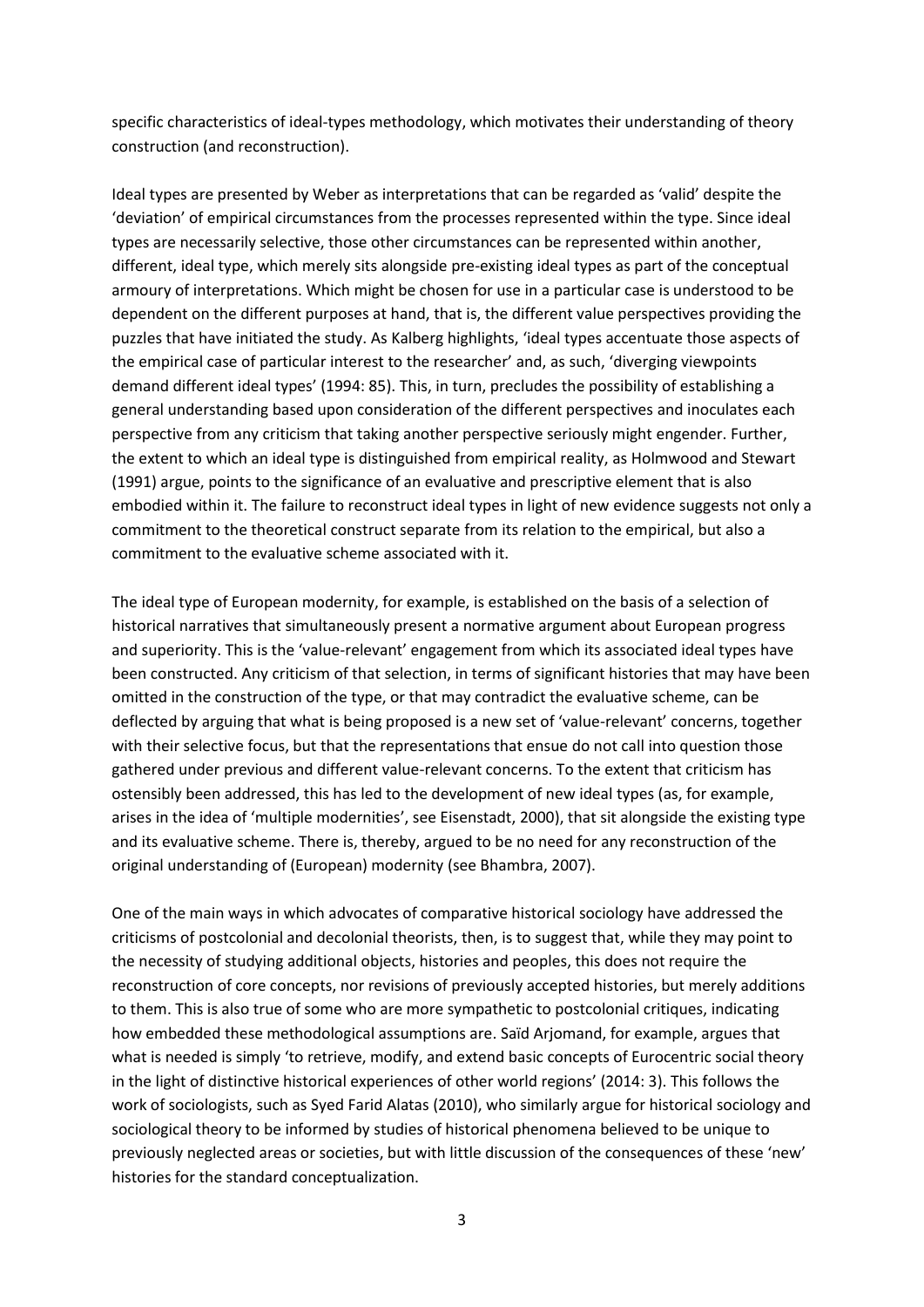Arjomand's response to the postcolonial and decolonial critique, for example, is to introduce 'varieties of modernity lite' (2014: 16) that could de-centre and modify the place of European modernity within social theory, but without challenging its foundational status or conceptual integrity in its own terms. The implications of such a position is to proliferate descriptions of phenomena claimed to be related to our understandings of 'modernity', but without consideration of how such new understandings might have an impact upon our previous thinking on the subject except to pluralize it. In contrast, the key question that I have been concerned with in earlier work is precisely what difference taking these alternative histories seriously would make to our existing conceptualizations of modernity; that is, not to pluralize the standard approach but to transform it (see Bhambra, 2007, 2014).

A methodology of ideal types purports to separate the categories necessary for the construction of valid sociological theories from the value relevant cultural concerns from which the theoretical gaze issues. In this way, the sociological categories that enter into ideal types are glossed as universal in their nature while being directed at particular (cultural) concerns. Thus, theorists of multiple modernities suggest that the concepts to be used in understanding modernity can achieve a form of universalism while allowing different orientations to modernity deriving from different valuerelevant interests, including the different value-relevant interests of sociologists located in other cultural settings. This separation establishes an in-principle possibility of agreement on 'facts' and 'consequences', while value-relevant interests need not be resolvable as they derive from factors specific to cultures which are beyond adjudication. In this way, a form of cultural relativism is admitted, while denying its direct significance for explanatory undertakings. That is, problems that may arise within 'universal' explanations as identified by others, such as the problem of Eurocentrism, can be attributed to culturally specific concerns which may be relevant to those subscribing to particular cultural values, but need not concern others subscribing to other cultural values. This establishes a double form of protection for European explanations given the conflation of European cultural values with issues of universal relevance. These explanations cannot be challenged as they constitute the 'facts' and any challenge does not have to be admitted because it is held to derive from the value structures of other cultures.

While ideal types are frequently presented as, in principle, reformable in light of any new evidence – after all, Weber presents them as 'heuristic' – what appears to occur with much greater frequency, as Bruun (2007) and Holmwood and Stewart (1991) argue, is an attempt to justify the initial selection rather than to account for the new material within revised conceptual categories and explanatory frameworks.<sup>i</sup> That is, any matter at hand is rendered as an issue of value relevance, rather than conceptual coherence. At one and the same time, the position depends on a universalism of concepts, while allowing a relativism of values. By that token, it renders both concepts and values immune to rational reconstruction. The former because concepts are held to transcend particular contexts of application including 'deviations' from them, the latter because processes of value change are regarded as essentially arbitrary. 'The light of the great cultural problems moves on,' as Weber himself writes (1949 [1904]: 112).

The issue, then, is not simply one of substance – that is, of 'new', or at least, newly understood, histories – but also one of historical sociological method – that is, can these 'new' histories be made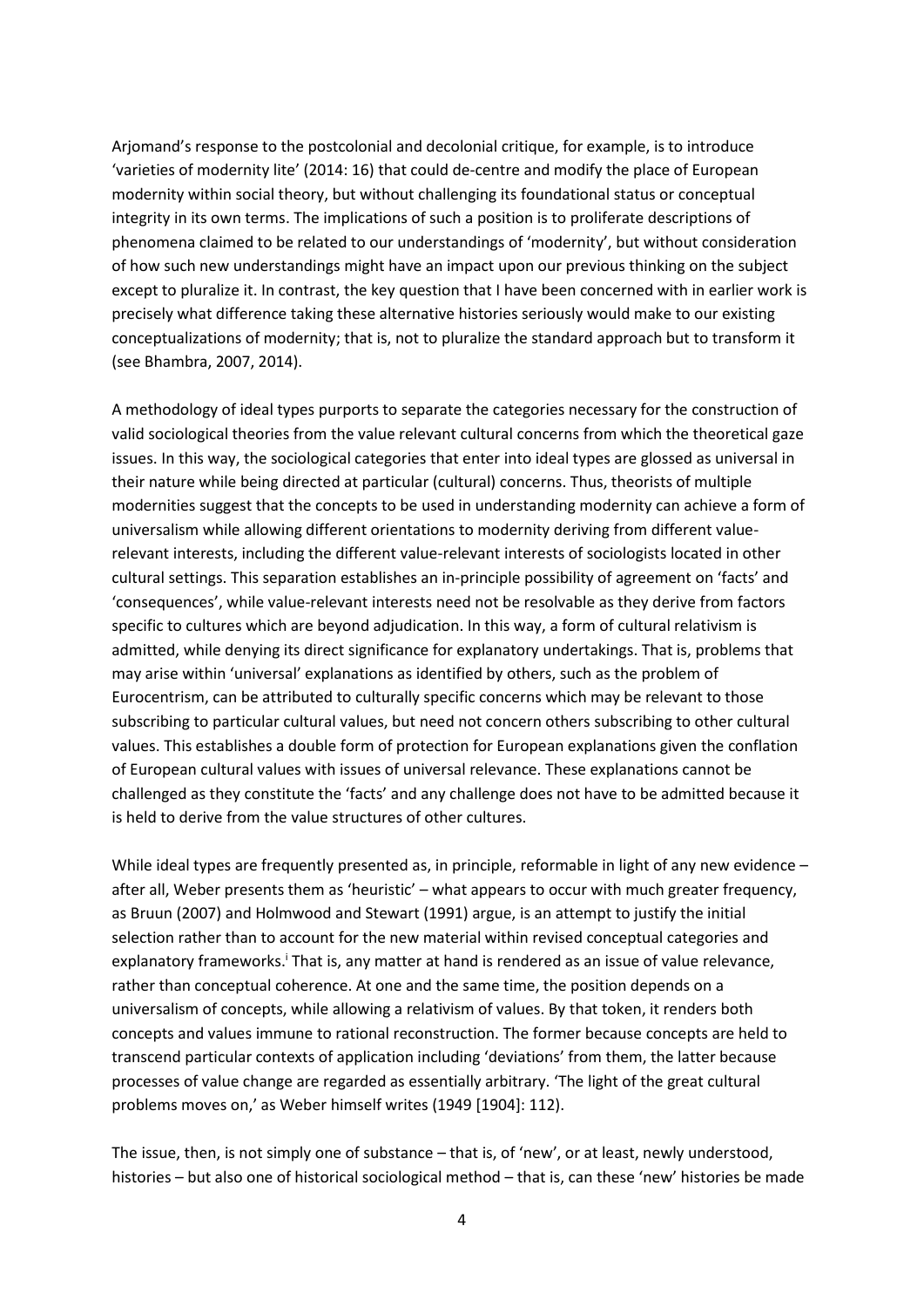to make a difference to our previous understandings and how might they change more fundamentally as a consequence of taking these histories seriously. The connection of substance and method, needs to be addressed via the doctrine of value-relevance, since it is this which determines both the selection of topics for study and the appropriate methodology of conducting any study. Empire and colonialism, for example, were not 'value-relevant' concerns for Europeans while the use of 'ideal types', as I will go on to suggest, insulates theoretical constructions from the intrusion of such 'external' considerations. These considerations are rendered 'external' to the ideal type, to be addressed separately, if at all, within a distinct ideal type and not bearing on the validity of the constructs developed independently of them. Within such approaches, new conceptualizations are placed alongside existing ones in a multiplication – rather than reconstruction – of theoretical constructs and are presented as if they have no implications for previous formulations.

The question is posed, however, of whether an ideal type can be insulated from critique by reference to the (different) value relevant concerns from which it derives. After all, the promulgation of the type precedes the critique and the idea that it can be insulated would seem to suggest that it emerges fully formed without the need for learning. Let me illustrate the weakness of this conceit by addressing the circumstances of the conceptualization of the modern state.

# "**Nation" and "State"**

The standard conceptualization of the modern state sees it as emerging through a process of institutional differentiation whereby, as Poggi outlines, 'the major functional problems of a society give rise in the course of time to various increasingly elaborated and distinctive sets of structural arrangements' (1978: 13). While he thinks that such an account, based on a general theory of social change, cannot adequately identify and delineate the origins and nature of the state, it is nonetheless able to trace 'the diffusion of the state as an existing entity from its European heartland to outlying areas' (1978: 15). At the very outset of his analysis of the modern state, then, Poggi's call for a more complex historical understanding to inform such conceptualizations is already, itself, predicated on the ahistorical assumption of a qualitative difference between Europe and the rest of the world. The period that is seen to give rise to the emergence of the modern state is precisely that period of expansion that saw these states consolidate their domination over other parts of the world. Yet, this 'external' domination is not theorized as a constitutive aspect of the state which, instead of being understood as an imperial state, is presented in 'national' terms. This problematic, or 'mistake', which Poggi derives from Weber, does not necessarily begin with Weber, but is most powerfully illustrated in his work.

The establishment of the German state in 1871, under the leadership of Otto von Bismarck and Prussia, was followed by the intensification of processes of 'de-Polonization' and 'Germanification' at the borderlands of the new state. The formerly Polish areas that had been annexed by Prussia and then settled by German colonists in the eighteenth century, Zimmerman argues (2006: 59), suffered further waves of 'internal colonization' into the twentieth century. After German unification, he continues, these settlements were increasingly conceived of in explicitly anti-Polish terms. The political project of the German state, then, was to be built through its conceptualization *as a nation*, that is, as an ethnically German state. It is this context, as Zimmerman (2006, 2010) has forcefully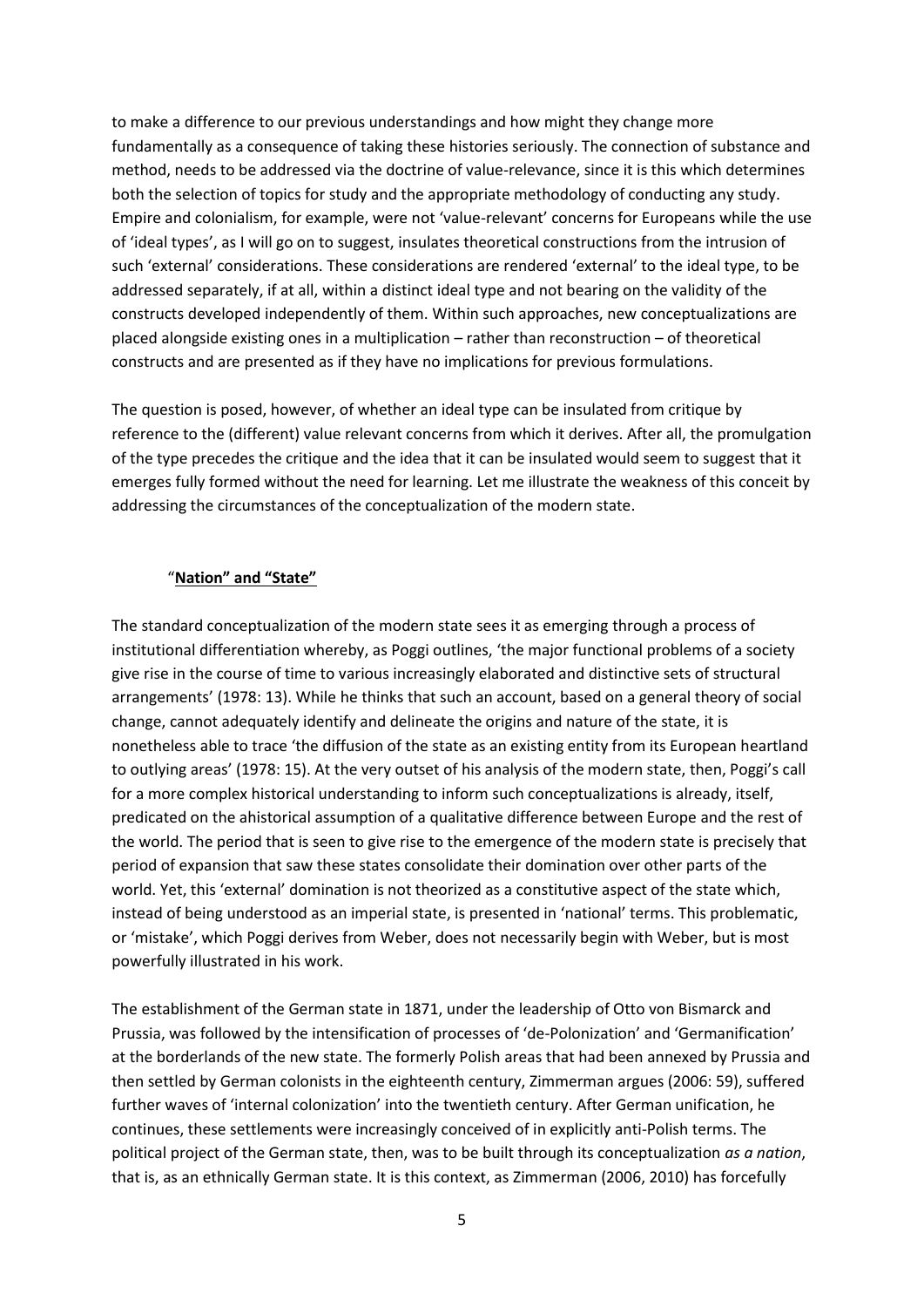argued, that has been most significant for Weber's writings on the state (see also Mommsen 1984 [1959]). Indeed, in his inaugural lecture in Freiburg in 1895, for example, Weber outlined an economic policy that would prevent the displacement of German peasants by Polish labourers and thus would strengthen the power of the newly established German state. 'Our state is a *national state*,' he asserted, 'and it is this circumstance which makes us feel we have a right to make this demand' (1980 [1895]: 436, italics in original). Note how the claim for legitimacy is undertaken in terms of the incorporation of territory beyond that associated with the German *ethnie while at the same time asserting that ethnic identification over Poles (and Jews)*.

For Weber, the 'national' interest trumped all other considerations, including economic ones. As he opined, '[t]he economic policy of a German state, and the standard of value adopted by a German economic theorist, can … be nothing other than a German policy and a German standard' (1980 [1895]: 437). This is in the context of his understanding of the 'world-wide economic community' as one in which nations struggle against each other for their very future. As such, he goes to argue that a 'nation is favoured by destiny if the naive identification of the interests of one's own class with the general interest also corresponds to the interests of national power' (1980 [1895]: 442). That is, he is critical of the German bourgeoisie's failure to make common cause with the German proletariat in the interests of the German nation as a whole. Weber further extends this critique to the inability of the contemporary political leadership, the Junkers, to understand the importance of overseas expansion to Germany's national (economic) interests. Is it too late, he asks, 'for it to catch up on its political education?' (1980 [1895]: 445). If unification of the nation, rather than becoming a world power, was the end point of the political development of the state, then, Weber suggests bitterly, it should 'have been avoided on grounds of excessive cost' (1980 [1895]: 446). The implication is for Germany not to be 'left behind' in the European game for domination and to become a colonial or imperial power in its own right. In this way, we see that Weber's *economic nationalism* was to be executed through *imperial political ambitions* and, more precisely, expansion (see Joas and Knöbl, 2013: 118-21). The 'national interest' is not the construction of a 'national state', but an imperial one. This focus on expansion and concomitant domination, however, is never explicitly theorized in the development of his understanding of the sociology of the state.

The nation, for Weber, is defined in ethnic terms. It is defined against the Polish people who may have lived within the borders of the Prussian and then the German state for centuries and it is defined against all other nations. This understanding of the nation is simply naturalized – there is no recognition of historical complexity or contemporary contradiction – and it is established as the fundamental value within which social science should operate (despite the call for social science, otherwise, to be value-free). Mommsen suggests that the 'nature of Max Weber's concept of the nation is central to his political value system' (1984 [1959]: 48); I want to argue that it is perhaps better to reverse this formulation and, instead, see Weber's political value system as central to his conceptualization of the nation. It is only this reversal that enables us to account for his concept of the nation-state failing to take into consideration his commitment, otherwise, to Germany being a world power, that is, an imperial state. What we commonly understand as the nation – and as the concept of the nation bequeathed to us by Weber – was actually an imperial state. While Weber elides the concept of the nation with imperial power, what enables the concept to gain traction in its own terms is the omission of German imperialism from what are presented as 'national' histories.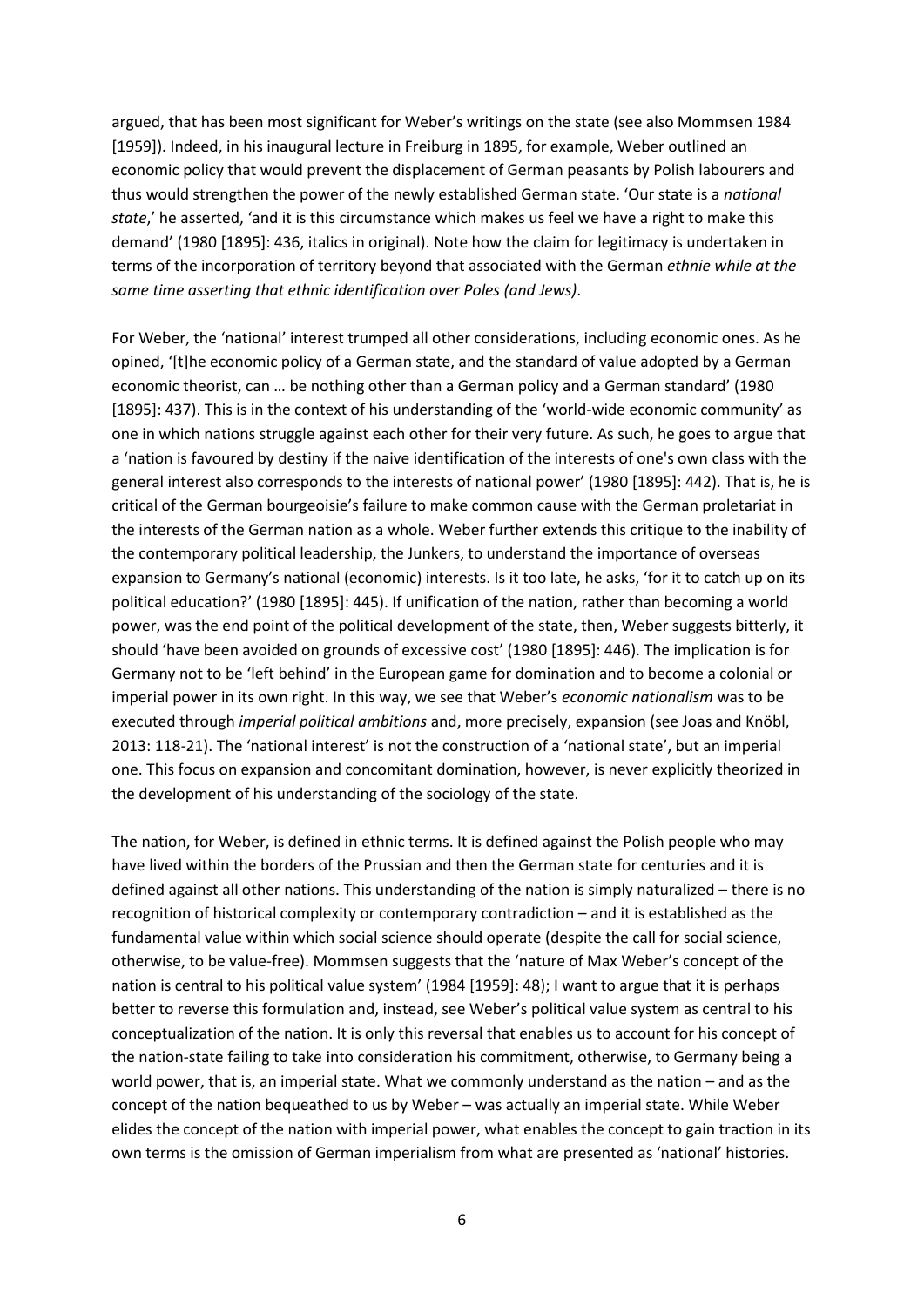James Sheehan, in an influential article among historians, but not historical sociologists, reflecting on the role of the nation in German history and historiography, argues that historians of Germany have 'too often allowed the political sovereignty of the nation state to become the basis of the conceptual sovereignty of the nation' (1981: 4); that is, the creation of the German state through unification in 1871 has provided the model both for thinking about German history prior to this date and for building a dominant conceptual category of the nation state. However, German history is broader and more complicated than most understandings – predicated on the centrality of Prussia – usually allow. As Sheehan suggests – in response to the question 'What is German history from 1866 to 1945?' – it is the history of the unified nation, but it 'is also the history of experiences which do not fit within the boundaries of the nation' (1981: 22; see also Penny 2008). He goes on to point to a number of events, experiences, and processes which have traditionally not been included in discussions of the German state during this period, but the one that even he manages to ignore is that of the German overseas empire.<sup>ii</sup>

Within 13 years of unification, the German state had begun the process of acquiring 'the fourth largest colonial empire at the time' (Conrad, 2013: 544). The 1885 Berlin Conference not only inaugurated the process of European, including German, colonization of Africa, but, according to Conrad (2013), also formalised the idea of the 'internal' colonization – or 'Germanification' – of the eastern provinces as discussed earlier. At the same time as establishing itself in Europe, the incipient German state was consolidating its hold over external territories through a variety of violent colonial expeditions, including in South-West Africa (where the Herero and Nama people were effectively exterminated), Samoa, and Qingdao in China (see Steinmetz, 2005, 2007). There is little consideration, however, of this colonial activity in most discussions of the formation and development of the German state. Similarly, apart from the work of Mommsen (1974, 1984 [1959]), there are real lacunae in Weberian scholarship in examining the relationship between Germany's colonial activities and Weber's conceptualization of the modern state.<sup>ii</sup> And even with Mommsen, while there is a theoretical recognition of the significance of imperialism for Weber, the actual overseas colonial expansion of the German state is not discussed.<sup>iv</sup>

As Mommsen highlights, for Weber, the national idea became 'an ultimate norm that justified the exercise of political power' (1984 [1959]: 64), but the power that was exercised was also imperial and there is little reflection back on what this means for the concept of the nation-state otherwise in use. The German empire may have only lasted 30 years, from 1884 to 1915, but I would suggest that 'imperialism' was a constitutive aspect of the project of nation-state formation as identified by Weber himself. Nations, he argued, were not defined merely in terms of ethnic or cultural homogeneity, but through the welding into a group of a people defined by their shared political destinies and struggles for power. These struggles were not only against minorities 'at home' but also struggles to become a world power through overseas expansion. As Mommsen lays out, in Weber's terms, nations were increasingly associated with imperialism and sought not only independence 'but a powerful political position in the world' (1984 [1959]: 52). If, as mentioned earlier, the world was constituted as an international community, then seeking 'a powerful political position in the world' meant the domination of others beyond the state within which domination was supposed to be defined in terms of the claim to a legitimate monopoly of the means of violence within a given territory. Weber's conceptualization of the modern state was based upon the contemporary German state as defined by its national boundaries, but with little direct reflection on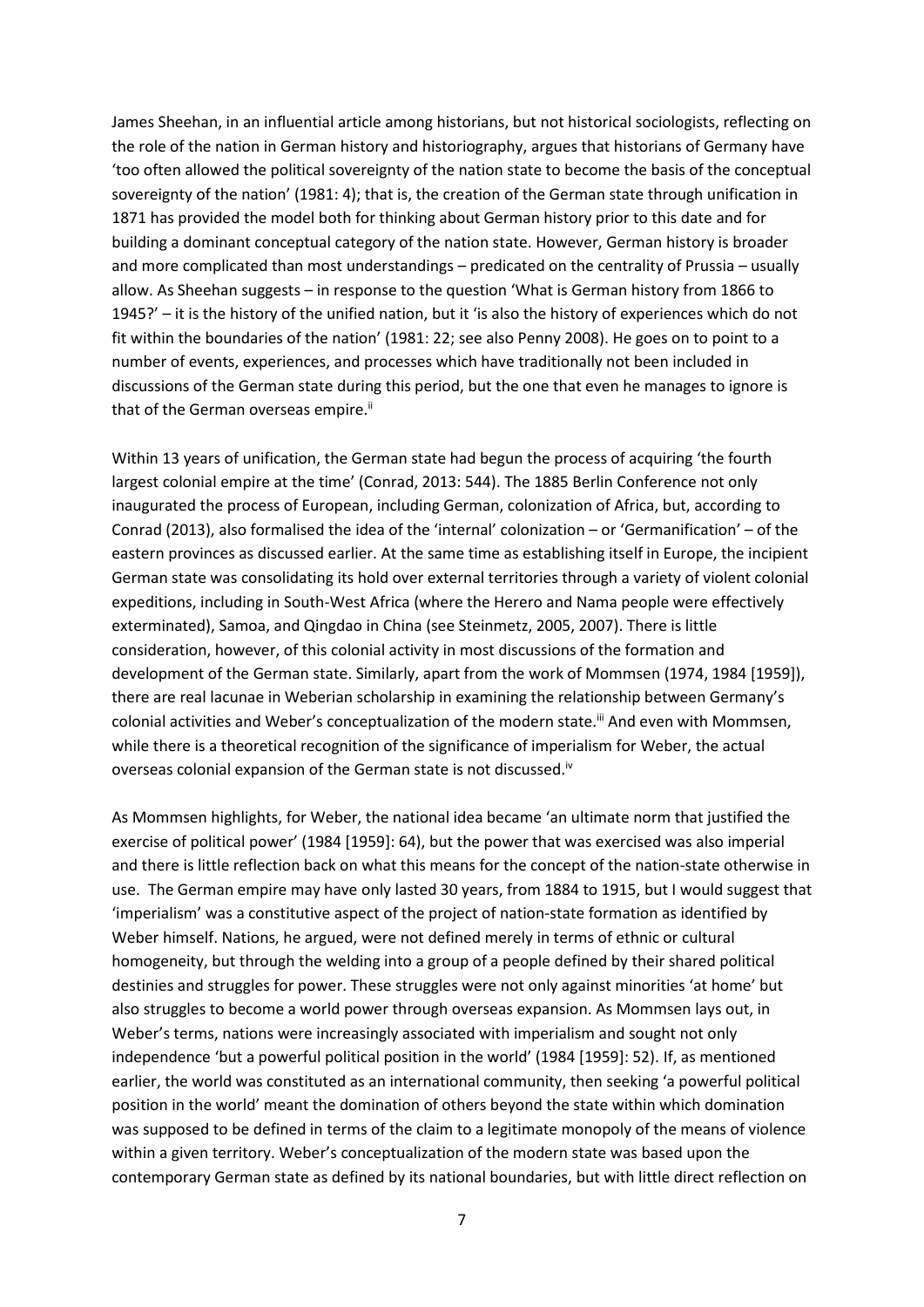its concurrent imperial activities. Imperialism and colonial conquest were simply seen as component aspects of 'strong' national states. The failure to address the history of the German state directly and to theorize imperialism explicitly as an aspect of what is otherwise presented as the nation-state has formatively shaped contemporary comparative historical sociology.

### **Colonialism and the State**

Weber's definition of the modern state, as that entity which secures the legitimate exercise of coercive power within a given territory, is central to most historical sociological analyses of state formation. From the early collaborative projects associated with comparative politics and modernization theory to later iterations of cultural historical sociology, the focus has primarily been on the emergence, in Europe, of what were seen to be sovereign, territorial states organized along national lines (see Almond and Coleman, 1960; Tilly, 1975, 1994; Steinmetz, 1999). In the introduction to his influential edited volume, *The Formation of National States in Western Europe*, for example, Tilly outlined the conditions seen to be significant in this process. He pointed to a variety of necessary 'preconditions' that shaped the development of states in Western Europe – 'the relatively standard culture, the peasant base, the pre-existing, decentralized political structure' (1975a: 31) – as well as to features of state-building processes and their associated circumstances. In its simplest version, according to Tilly, this latter has three main aspects. The first is the population that carries on some form of collective political life; the second, is the governmental organization that exercises control over the means of coercion within the population; and third, the routinized relations between the two, that is, between the population and the government (Tilly, 1975a: 32). Such an understanding associates a particular population with a given territory and makes the state responsible for and responsible to that population. This, however, fails to take into account the actions of the state upon populations outside its self-defined parameters and towards whom there is no relationship of responsibility (only of domination; though, of course, domination also defined the relationship to some subjects of rule, such as Poles and Jews in Germany).

The preconditions and subsequent processes are discussed from 1600 forward and yet the fact that the majority of states under consideration were also involved in processes of colonization during this period is not regarded as significant. This is so despite the fact that one of the key points of organization of the volume is 'the extractive and repressive activities of states' (Tilly 1975a: 6). In a similar fashion to Weber, then, Tilly and his collaborators devolve the processes of colonization to the 'normal' activities of the state and focus primarily on its 'internal' as opposed to 'external' actions. The standard strategy seems to be to identify local preconditions in the medieval period – such as extraction of resources from the peasantry and the creation of a standing army – and then to focus on internal state-building processes in the early modern period. In the process, they avoid the implications of the extension of the earlier 'preconditions' to territories beyond the state as it is being defined – that is, the implications of imperial extraction and the creation of colonial armies, for instance, to the development and subsequent shape of the state that is presented in national terms. Interestingly, Tilly gives credit to Europeans (and their 'offspring' – one imagines he means the United States and other settler colonies, although this is not stated) for 'creating the international system within which all states of the contemporary world are now operating' (1975b: 601), but with no discussion of how contemporary decolonized states had previously been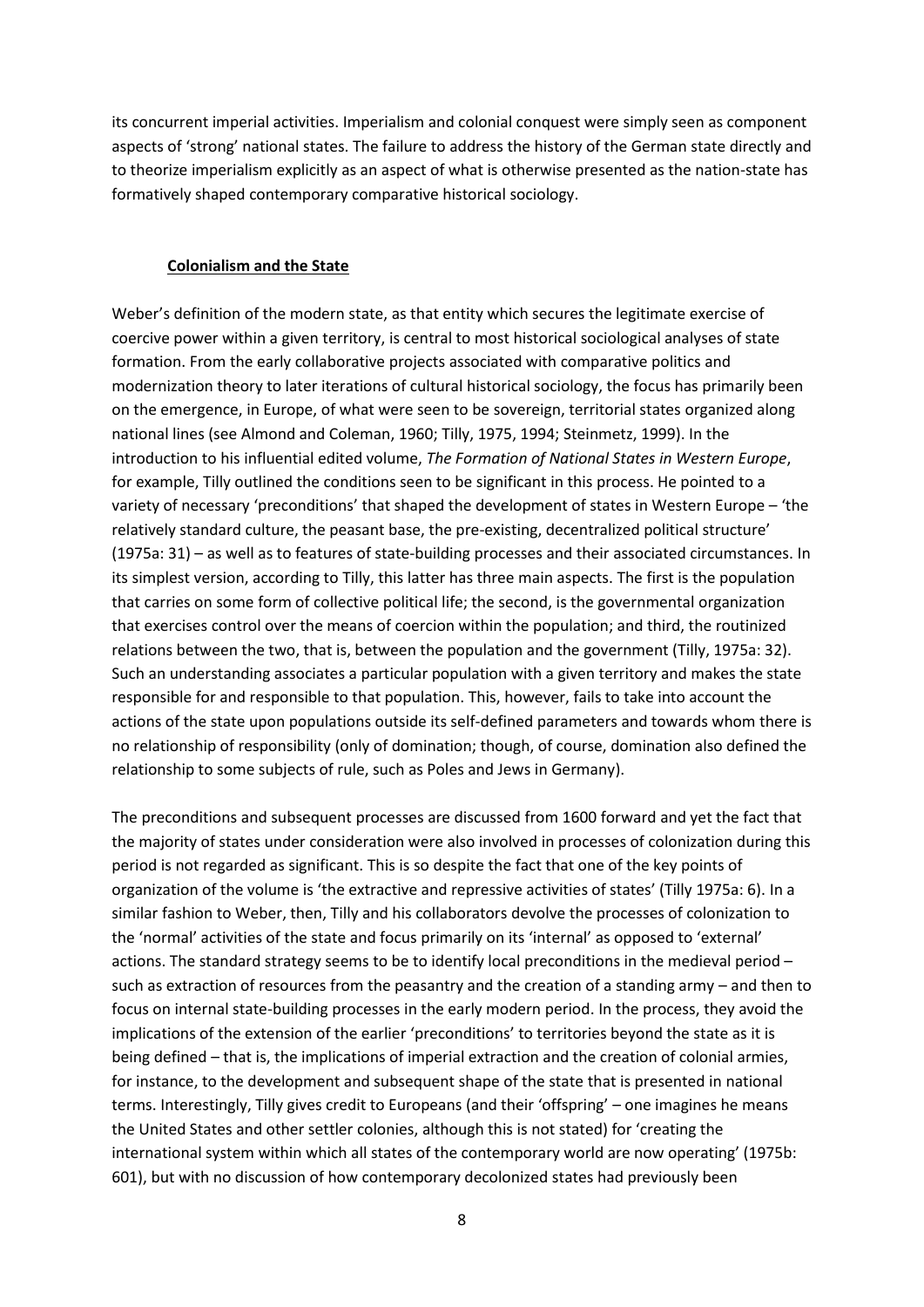subordinated parts of the imperial states which are otherwise presented and analysed as national states that somehow create an international system into which others entered.

This model of the emergence of the national state became the basis of comparison for studies examining nation-state formation in other parts of the world (see, Skocpol, 1979; Mann, 1986, 1993; Wimmer and Feinstein, 2010). It has also provided the baseline definition for subsequent historical sociological studies seeking to develop more expansive understandings of state-formation, such as Steinmetz's (1999) edited collection examining the significance of culture to state-formation. This volume addresses what is understood as the 'cultural and historical decontextualization' of many earlier studies and seeks 'to demonstrate how taking culture seriously can change the way we understand states that have *not* been stereotyped as "traditional"' (Steinmetz, 1999a: 27, 28). That is, part of the intention of this volume is to examine the emergence of state forms in the non-West and to account for broader cultural processes in terms of examining the state in Europe and the West. In maintaining an idea of the 'traditional' state form, however, Steinmetz and his contributors fail to re-conceptualize the idea of the nation-state by taking into account those broader processes of colonization and imperialism that are at least recognized as having happened. The chapters on non-Western states simply examine the consequences of colonization on their subsequent development; or, as Steinmetz puts it, they 'explore the effect of Western political ideologies and state forms in non-Western, colonial and postcolonial settings' (Steinmetz, 1999a: 32). There is no consideration of how the colonial relations of domination and subordination connected dispersed territories and populations within an imperial polity, nor of how a specific *nation*-state form only emerged (on both sides) as a consequence of decolonization. It did not exist prior to then. The nation state in the comparative historical sociology of nation state-building is always already a colonial and imperial state.

Both in the studies focusing explicitly on the emergence of the state form in Europe and later studies examining state forms in other parts of the world, the presumption is of the emergence of the nation-state as a 'pure-type' in Europe to be understood in modified, deficient, culturally inflected terms elsewhere. There is little consideration of the fact that the majority of these 'pure' nationstates were actually imperial states with more expansive boundaries and polities. This elision is also present within Weber's foundational analysis of the state, as argued in the previous section, from which these subsequent studies ensue. This elision matters because of its consequences for how we go on to understand the normative definition of the state and the related concepts of legitimacy and domination with which it is strongly associated. Across the variety of historical sociological accounts of the modern state, as Chris Thornhill argues, legitimacy is seen to be 'integrally connected to the territorial sovereignty of states' (2008: 164). Further, to the extent that state building and political formation are seen as 'elements of *societal self-construction*' (Thornhill, 2008: 169, italics in original), then questions regarding modes of legitimacy within modern states are strongly associated with the societies recognized by those states. Societies outside of those associated with the state, upon whom the state acts in a mode of domination – such as those who are colonized – fall out of consideration. These issues will be picked up and developed in the following section.

#### **Whose History?**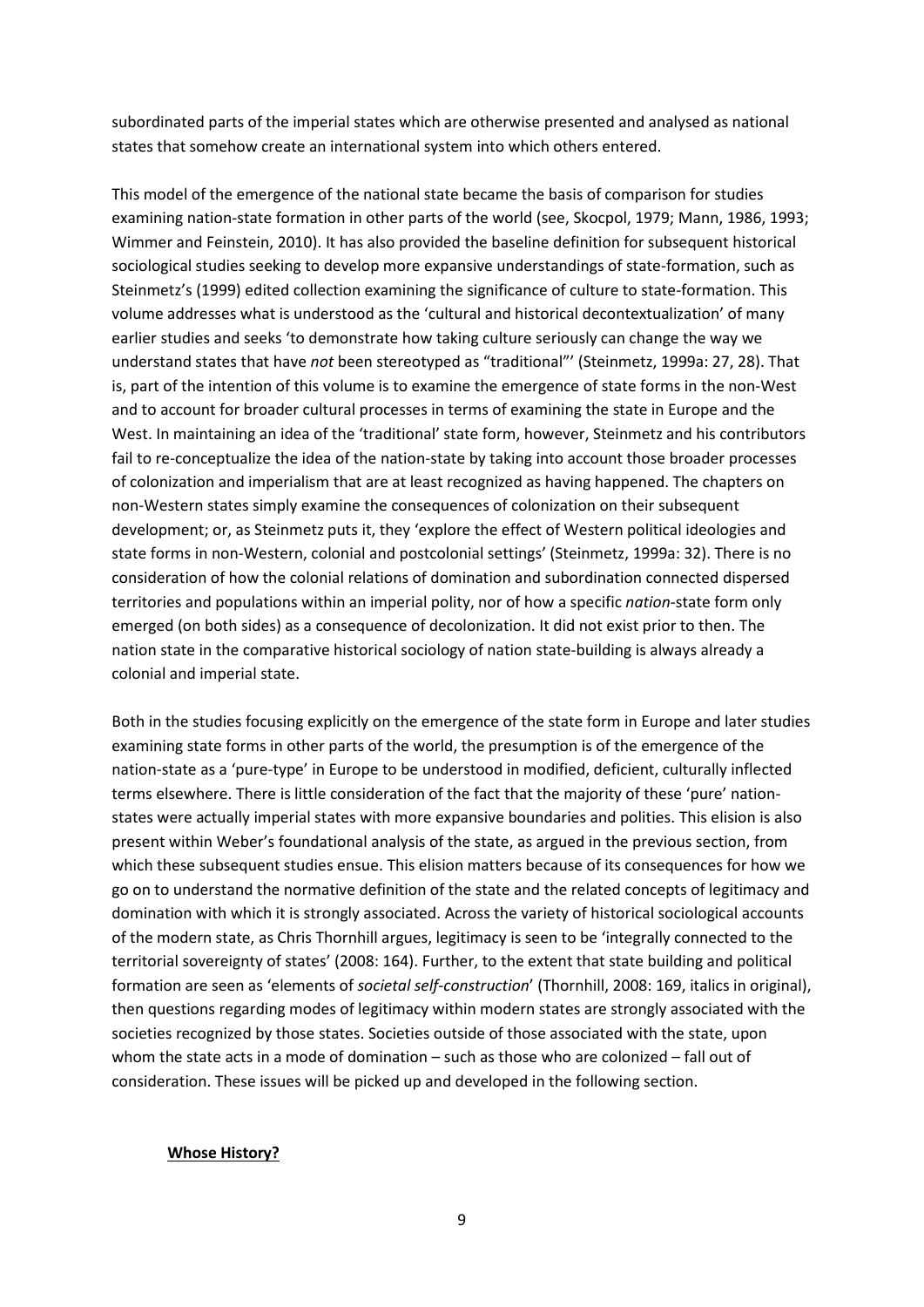Weber's claim that 'a state is a human community that (successfully) claims the monopoly of the legitimate use of physical force within a given territory' – where 'territory' is highlighted as one of the key characteristics of the state – evades consideration of the use of force by the use of a state's apparatuses outside of its given territory and for the purposes of including that territory within its borders against the wishes of those inhabitants for such incorporation. Indeed, 'incorporation' is often the euphemism used by historical sociologists in their scant considerations of violent conquest and genocide as factors in the emergence of European and pan-American polities. Immanuel Wallerstein, for example, writes, 'the Europeans first seized Inca gold, then mined Potosi and Mexican silver ... They sent settlers to control the area of the Americas politically and to supervise the economic operations, and they imported labor as well. In short, they incorporated the Americas into their world-economy' (1980: 109). This rather glosses over the violence and force necessary in seizing Inca gold, the coerced and enslaved labour required to mine the silver, the forced transportation of human beings from one part of the world to work for Europeans in another part of the world. Similarly, when discussing the colonial heritage of Spanish America, Knöbl suggests that the differences in outcome rest in part on whether 'the indigenous population was originally weak in numbers or quickly extinguished as a consequence of colonialism' (2014: 316). There is no comment on the euphemism of 'quickly extinguished' or how acknowledging such violence may change the ways in which we otherwise understand issues of 'development' and 'progress'.

Rather than consider the systematic (and, usually, genocidal) violence necessary in the establishment of settler societies many historical sociologists simply gloss over such facts, preferring instead to focus on how settler societies should be understood as '*self-interpreting societies* par excellence' (Wagner, 2014: 297, italics in original). Such rhetoric is based on the Tocquevillian idea that the United States was a unique project of self-creation, able to forge its own destiny free of the encumbrances of feudal history and tradition that continued to inflect European versions. Weber himself suggests that never before in history had it been 'so easy for any nation to become a great civilized power' and, further, that this would likely be the last such instance given that 'the areas of *free soil* are now vanishing everywhere in the world' (quoted in Mommsen, 1984 [1959]: 83, fn 56, italics in original). The issue of the incorporation of 'free soil' – even if one were to disregard the initial presumption of it being free and the violent processes required to possess it – actually points to the US as the continuation of European traditions rather than signifying a radical break from them. One of the reasons for migration to the lands that came to be known as the Americas was the enclosure movement in Britain – the fencing off of common land to turn it into private property. The incorporation of 'free soil' in what was to become the Americas, I suggest, was the continuation of that movement, not a break from it (see Greer 2012). With enslavement similarly replacing serfdom, it is not clear how new the 'new' society of the United States really was – it seems remarkably similar once you take these factors into consideration.

Joas and Knobl's *War and Social Thought* explicitly seeks to address the failure of social theory to take into consideration issues of violence and war. However, in turn, it fails to account for colonial violence and genocide as central aspects of any historical sociology of the modern state. Again, this is, in part, a consequence of the representation of the state as national instead of recognizing it as already imperial. In the Introduction, for example, they point to the recent violent past of the twentieth century as exemplified by the two 'world wars and state organized mass murder that ended in 1945', as well as to the Cold War tensions of the latter half of that century (2013: 1). They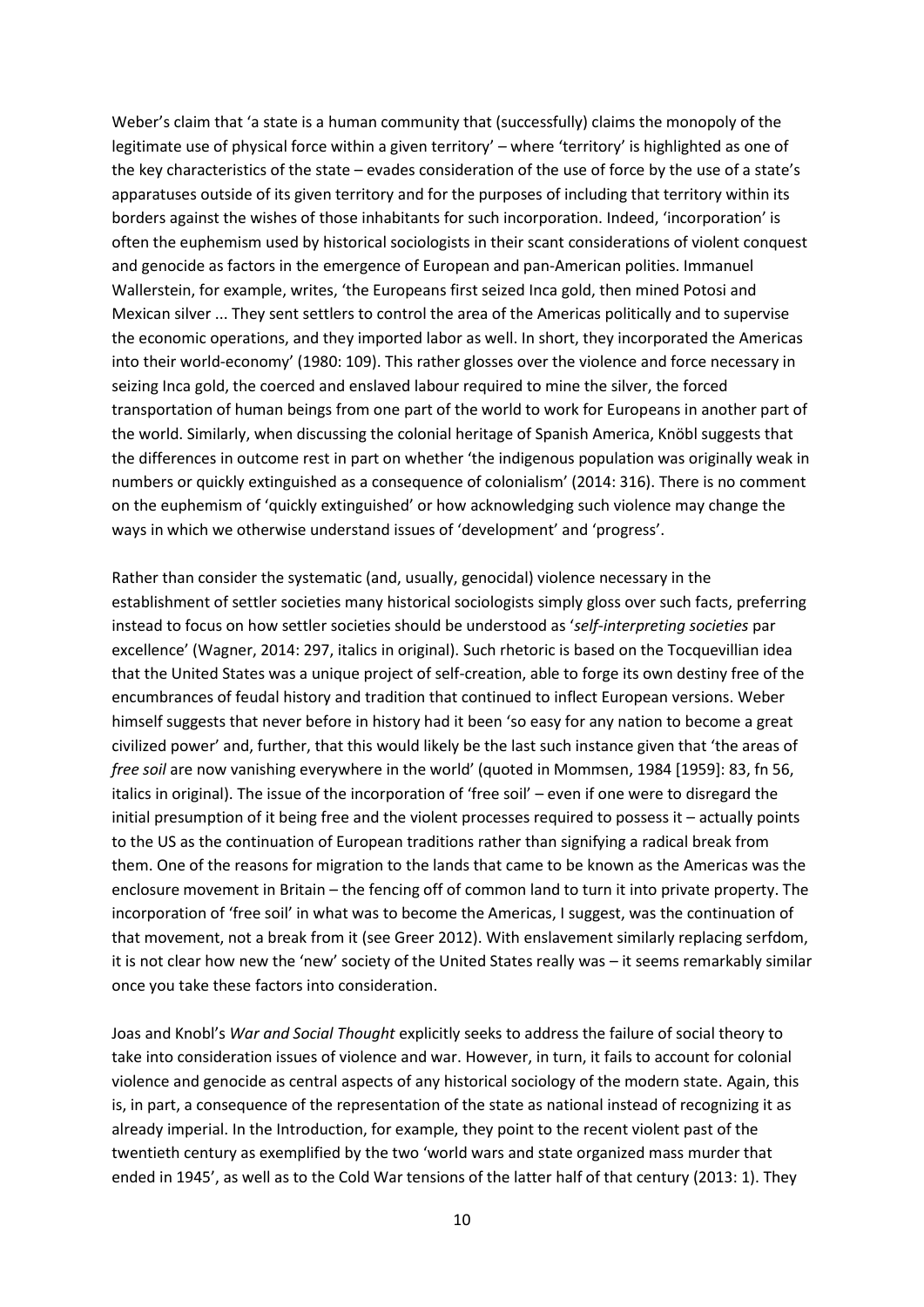fail to mention, however, the violence associated with colonization or then decolonization that marked this century at least as much as these other events (see Hansen 2002, Anderson 2005, Elkins 2005, Dunbar-Ortiz 2014). Where mention is made, it is primarily of colonies as established facts devoid of much discussion of the violence required to 'incorporate' these other territories and peoples into the states under consideration. For example, they discuss Bentham's concern that having colonies would intensify the risk of war among European powers and that colonies were an unnecessary expense (2013: 39-40), or Mills' idea that empire could be the basis of establishing peace (2013: 68), but do not engage with the forms of domination necessary in acquiring colonies or then keeping hold of them. When the violence of the colonizers is addressed directly it is presented as 'a constitutive component of colonial rule' (2013: 250) and with little movement back to examine its place also in establishing the legitimacy of the state understood in national terms.

#### **Conclusion**

What I have set out so far is a double response to postcolonial critique within historical sociology. On the one hand, the 'absences' of standard accounts are acknowledged, in order to recommend the importance of plural experiences, while at the same time maintaining that the conceptual apparatus of historical sociology can accommodate these 'additions' without requiring reconstruction. On the other hand, new accounts of old cases – European nation states – grow apace, without reference to the global forms of domination that are an integral part of those histories. The key methodological question for the purposes of this article has been to explore the ways in which the methodology of ideal types works against the possibility of the reconstruction of conceptual categories within comparative historical sociology. The substantive focus has been on the concept of the modern state and the ways in which this has been erroneously delineated from Weber onwards as the *national*  state, instead of, more appropriately, as the *imperial* state. This mistake is not simply conceptual, but comes about as a consequence of the value relevant concerns of historical sociologists themselves. Addressing these conceptual errors would enable us also to open up the possibilities for thinking differently about the state, and its associated problems, for our present times.

For example, 'postcolonial' states – as they are commonly defined within the standard literature – are frequently seen as 'failed' states. This is usually presumed to be as a consequence of two, related, things. First, these new states came into being as a result of movements for national selfdetermination against colonial domination and, as such, were not thought to conform to the standard definitions of the nation (based on a common language, culture, *ethnie*). Second, given their dependent status as colonial territories, they were not capable of self-government. However, those making such arguments rarely address another possibility. That is, that supposedly successful *nation*-states were actually *imperial* states. Subsequent states seeking nationhood are unable to reproduce the (problematic) conditions of that earlier 'success', but, at the same time many former imperial states seem to have difficulties when required to reproduce themselves as 'mere' nation states. In this way, re-thinking the state conceptually bears upon problems of 'new' and 'old' states alike; their problems are mutually constituted.

A different methodological perspective, that of 'connected sociologies', is required that eschews the 'conservative' methodology of ideal types. Instead, it starts from a recognition that events are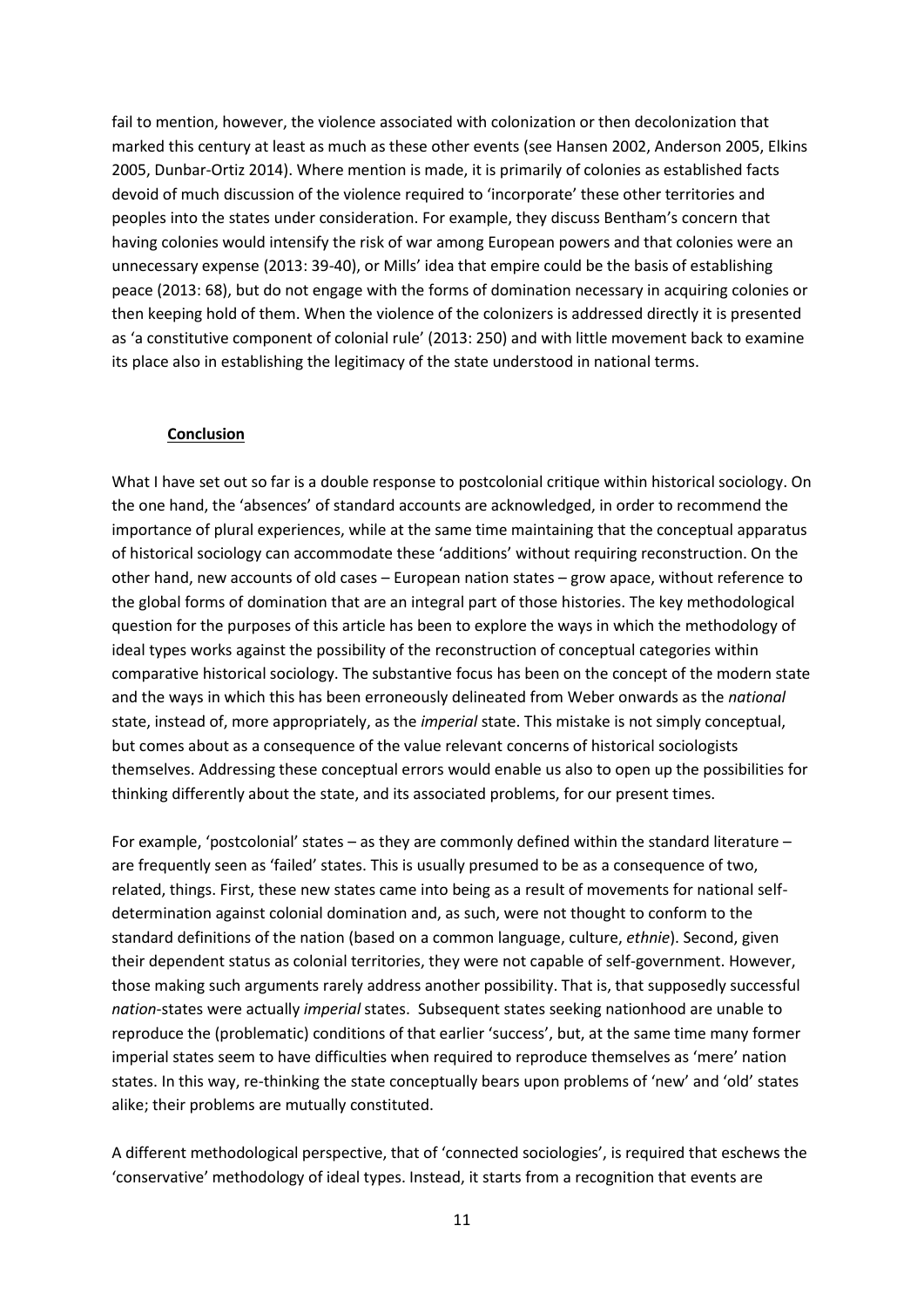constituted by processes that are always broader than the selections that bound events as particular and specific to their theoretical constructs. It is inspired by the call, by historian Sanjay Subrahmanyam (1997), for 'connected histories' which, he argues, do not derive from a singular standpoint, whether that be a putatively universal standpoint – which postcolonial theorists have demonstrated as being in fact a particular standpoint linked to colonialism – or a standpoint of the generalized subaltern. Indeed, both a particular standpoint and a universal standpoint in historical sociology tend to be strongly associated with a methodology of ideal types whose constructions are derived from particular value-relevant selections. Their disagreement is over the values deemed relevant, not over the form of the theoretical constructs to which they give rise. To understand events in terms of ideal types is to argue that they are knowable in terms of processes represented as internal to the type. Connected sociologies, in contrast, seek to reconstruct theoretical categories – their relations and objects – to create new understandings that incorporate and transform previous ones.

While knowledge can never be total, the selections we make have consequences for its ordering. That ordering is always open to challenge in the light of different selections and re-orderings. In the standard accounts of ideal types, the consequence is a plurality of processes that are disconnected precisely because the function of ideal types is to separate some events and 'entities' from others and to represent their internal relationships, thereby making other entities and events mere contingencies from the perspective of those relations. The approach of connected sociologies is different. It recognizes a plurality of possible interpretations and selections, not as a 'description', but as an opportunity for reconsidering what we previously thought we had known. Mere contingencies from one perspective become central features in another. This is not an argument for relativism (that is already implicit in standard ideal type methodology), but an argument for the reconstruction of concepts and the reinterpretation of histories in the light of that reconstruction. The consequence of different perspectives must be to open up examination of events and processes such that they are understood differently in light of that engagement. Put another way, engaging with different voices must move us beyond simple pluralism to make a difference to what was initially thought; not so that we come to think the same, but that we think differently from how we had previously thought.

This is the push to reconstruction central to my conception of 'connected sociologies', whereby understandings are reconstructed as a consequence of the significant new connections identified. To put it most strongly, there is no connection where there is no reconstruction; and no understanding remains unchanged by connection. To understand events through their connections is to acknowledge from the outset that addressing particular sets of connections leads to particular understandings which are put in question through choosing other sets of connections. This is not a choice guided by whim, but through an argument for why certain connections were initially chosen and why choosing others could lead to more adequate explanations.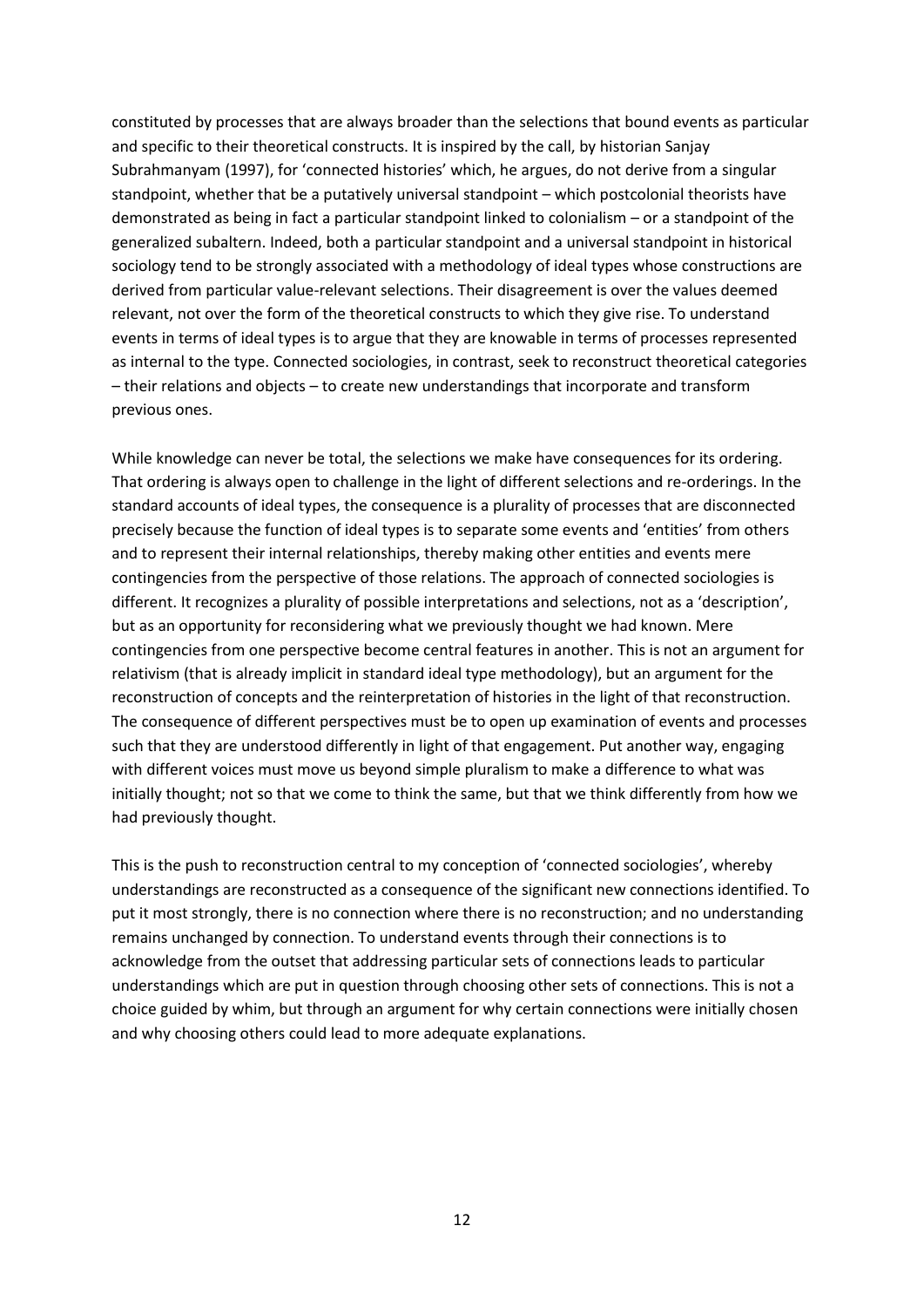#### **Bibliography**

- Alatas SF (2010) Religion and reform: Two exemplars for autonomous sociology in the non-Western context. In Patel, S (ed.) *The ISA Handbook of Diverse Sociological Traditions*. London: Sage, pp. 29-39
- Almond GA and Coleman JS (eds) (1960) *The Politics of Developing Areas.* New Jersey: Princeton University Press.
- Anderson D (2005) *Histories of the Hanged: The Dirty War in Kenya and the End of Empire.* London: Weidenfeld & Nicolson.
- Arjomand SA (2014) Introduction: The challenge of integrating social theory and regional studies. In Arjomand SA (ed.) *Social Theory and Regional Studies in a Global Age*. New York: Suny Press, pp. 1-20.
- Bhambra GK (2007) *Rethinking Modernity: Postcolonialism and the Sociological Imagination*. Basingstoke: Palgrave.
- Bhambra GK (2011) Talking among themselves? Weberian and Marxist historical sociologies as dialogues without "others". *Millennium: Journal of International Studies* 39(3): 667-681.

Bhambra GK (2014) *Connected Sociologies*. London: Bloomsbury.

- Bruun HH (2007) *Science, Values, and Politics in Max Weber's Methodology.* Aldershot: Ashgate.
- Cohn B and Dirks N (1988. Beyond the fringe: The nation-state, colonialism, and the technologies of power. *Journal of Historical Sociology* 1(2): 224-9.

Dickinson ER (2008) The German empire: an empire? *History Workshop Journal* 66(1): 129-162.

Dunbar-Ortiz R (2014) *An Indigenous Peoples' History of the United States.* Boston: Beacon Press.

- Eisenstadt SN (1974) Studies of modernization and sociological theory. *History and Theory* 13(3): 225-252.
- Eisenstadt SN (2000) Multiple modernities. *Daedalus* 129(1): 1-29.
- Elkins C (2005) *Imperial Reckoning: The Untold Story of Britain's Gulag in Kenya.* New York: Henry Holt.
- Greer A (2012) Commons and enclosure in the colonization of North America. *The American Historical Review* 117(2): 365-386.
- Hansen P (2002) European integration, European identity and the colonial connection. *European Journal of Social Theory* 5(4): 483-98.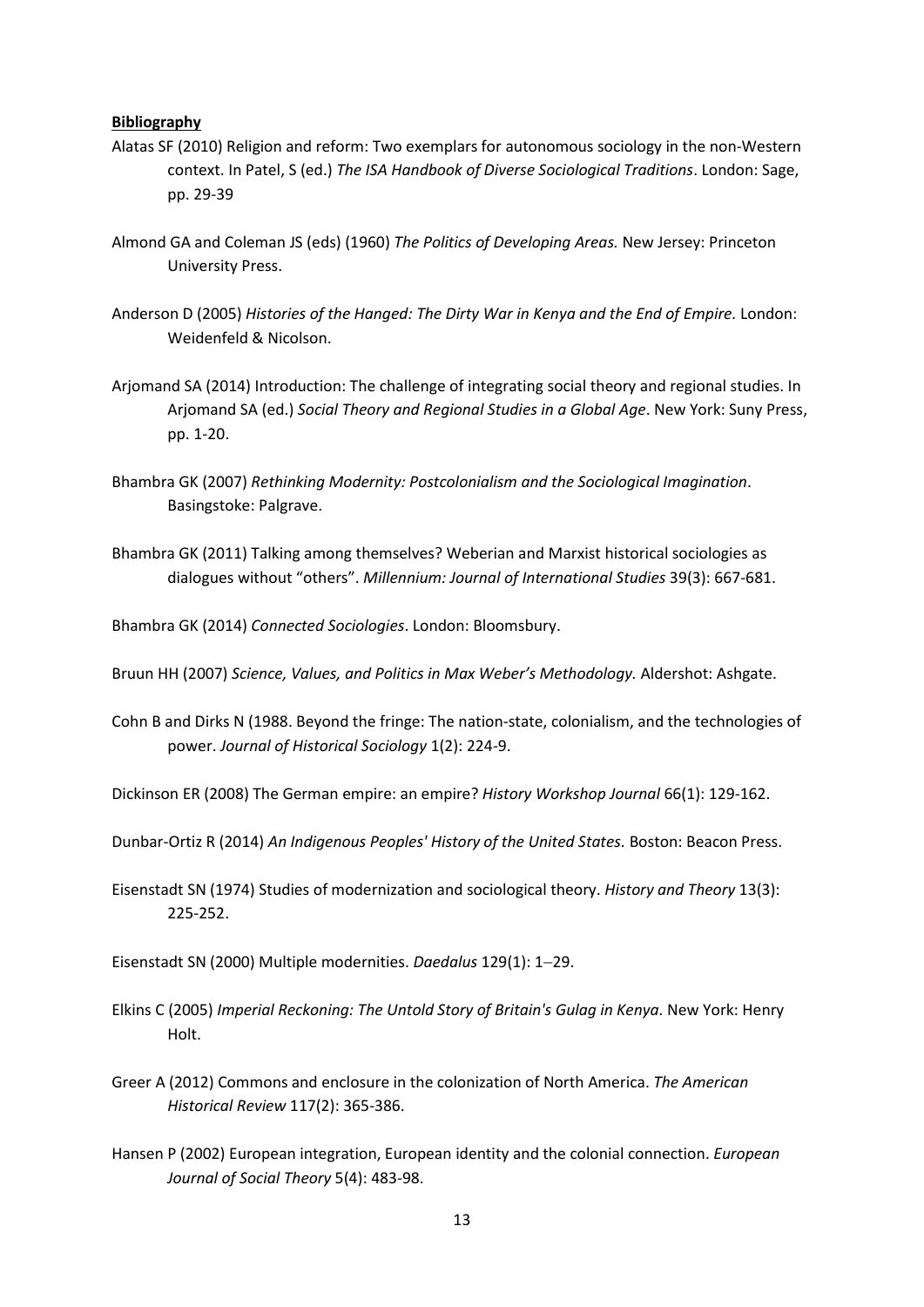Holmwood J and Stewart A (1991) *Explanation and Social Theory.* London: Macmillan.

Joas H and Knöbl W (2013) *War in Social Thought: Hobbes to the Present*, translated by Alex Skinner. Princeton: Princeton University Press.

Kalberg S (1994) *Max Weber's Comparative-Historical Sociology.* Oxford: Polity Press.

- Knöbl W (2014) The Americas, civilizational analysis, and its current competitors: Bringing (revolutionary) politics back in. In Arjomand SA (ed.) *Social Theory and Regional Studies in a Global Age*. New York: Suny Press, pp. 313-37.
- Mann M (1986) *The Sources of Social Power, Volume I: A History of Power from the Beginning to A.D. 1760.* Cambridge: Cambridge University Press.
- Mann M (1993) *The Sources of Social Power, Volume II: The Rise of Classes and Nation-States, 1760- 1914.* Cambridge: Cambridge University Press.
- Mommsen WJ (1974) *The Age of Bureaucracy: Perspectives on the Political Sociology of Max Weber*. Oxford: Basil Blackwell.
- Mommsen WJ (1984 [1959]) *Max Weber and German Politics 1890-1920*, translated by Michael S. Steinberg. Chicago: University of Chicago Press.
- Moore, Jr B (1966) *Social Origins of Dictatorship and Democracy. Lord and Peasant in the Making of the Modern World*. Boston: Beacon Press.
- Penny HG (2008) The fate of the nineteenth century in German historiography. *The Journal of Modern History* 80(1): 81-108.
- Poggi G (1978) *The Development of the Modern State: A Sociological Introduction*. Stanford: Stanford University Press.
- Sheehan JJ (1981) What is German history? Reflections on the role of the nation in German history and historiography. *The Journal of Modern History* 53(1): 1-23.
- Shilliam R (2013) Intervention and colonial-modernity: Decolonising the Italy/Ethiopia conflict through psalms 68:31. *Review of International Studies* 39: 1131–1147.
- Skocpol T (1979) *States and Social Revolutions*. Cambridge: Cambridge University Press.
- Steinmetz G (1999) (ed.) *State/Culture. State-Formation after the Cultural Turn*. Ithaca: Cornell University Press.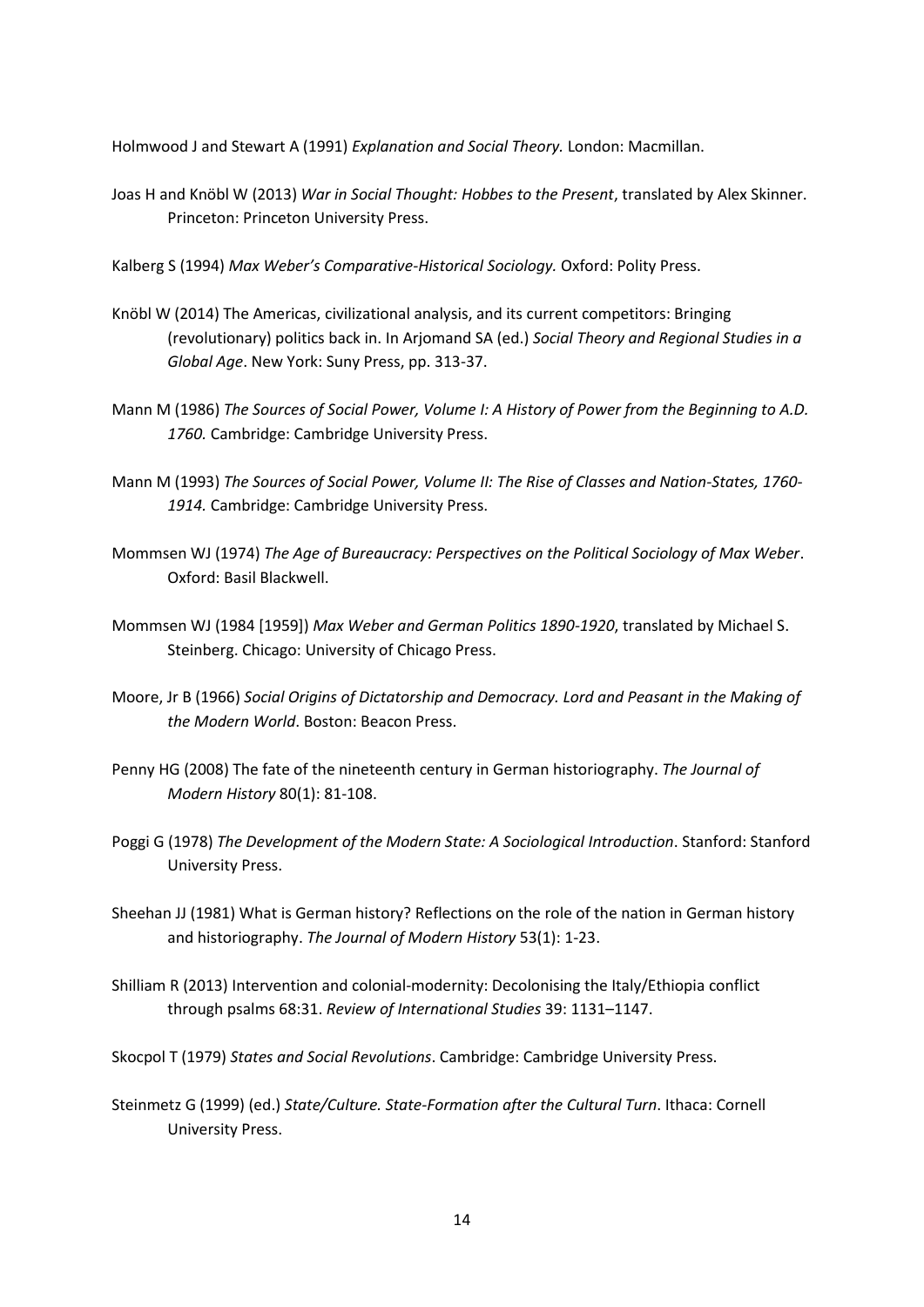- Steinmetz G (1999a) Introduction: culture and the state. In Steinmetz G (ed.) *State/Culture. State-Formation after the Cultural Turn*. Ithaca: Cornell University Press, pp. 1-49.
- Steinmetz G (2005) The first genocide of the 20th century and its postcolonial afterlives: Germany and the Namibian Ovaherero. *The Journal of the International Institute* 12(2): winter**.**  Permalink:<http://hdl.handle.net/2027/spo.4750978.0012.201>
- Steinmetz G (2007) *The Devil's Handwriting: Precoloniality and the German Colonial State in Qingdao, Samoa, and Southwest Africa.* Chicago: University of Chicago Press.
- Subrahmanyam S (1997) Connected histories: notes towards a reconfiguration of early modern Eurasia. *Modern Asian Studies* 31(3): 735-62.
- Thornhill C (2008) Towards a historical sociology of constitutional legitimacy. *Theory and Society* 37(2): 161-197.
- Tilly C (ed.) (1975) *The Formation of National States in Western Europe*. Princeton: Princeton University Press.
- Tilly C (1975a) Reflections on the history of European state-making. In Tilly C (ed.) *The Formation of National States in Western Europe*. Princeton: Princeton University Press, pp. 3-83.
- Tilly C (1975b) Western state-making and theories of political transformation. In Tilly C (ed.) *The Formation of National States in Western Europe*. Princeton: Princeton University Press, pp. 601-38.
- Tilly C (1994) States and nationalism in Europe 1492-1992. *Theory and Society* 23(1): 131-146.
- Wagner P (2014) World-sociology beyond the fragments: Oblivion and advance in the comparative analysis of modernities. In Arjomand SA (ed.) *Social Theory and Regional Studies in a Global Age*. New York: Suny Press, pp. 293-311.
- Wallerstein I (1980) *The Modern World-System II: Mercantilism and the Consolidation of the European World-Economy, 1600-1750.* New York: Academic Press.
- Weber M (1949 [1904]) *The Methodology of the Social Sciences*, translated by E. A. Shils and H. A. Finch. New York: Free Press.
- Weber M (1980 [1895]) The national state and economic policy (Freiburg address). Translated by Ben Fowkes, *Economy and Society* 9(4): 428-449.
- Wimmer A and Feinstein Y (2010) The rise of the nation-state across the world, 1816 to 2001. American Sociological Review 75(5): 764–790.

Wolin SS (1985) Postmodern politics and the absence of myth. *Social Research* 52(2): 217-239.